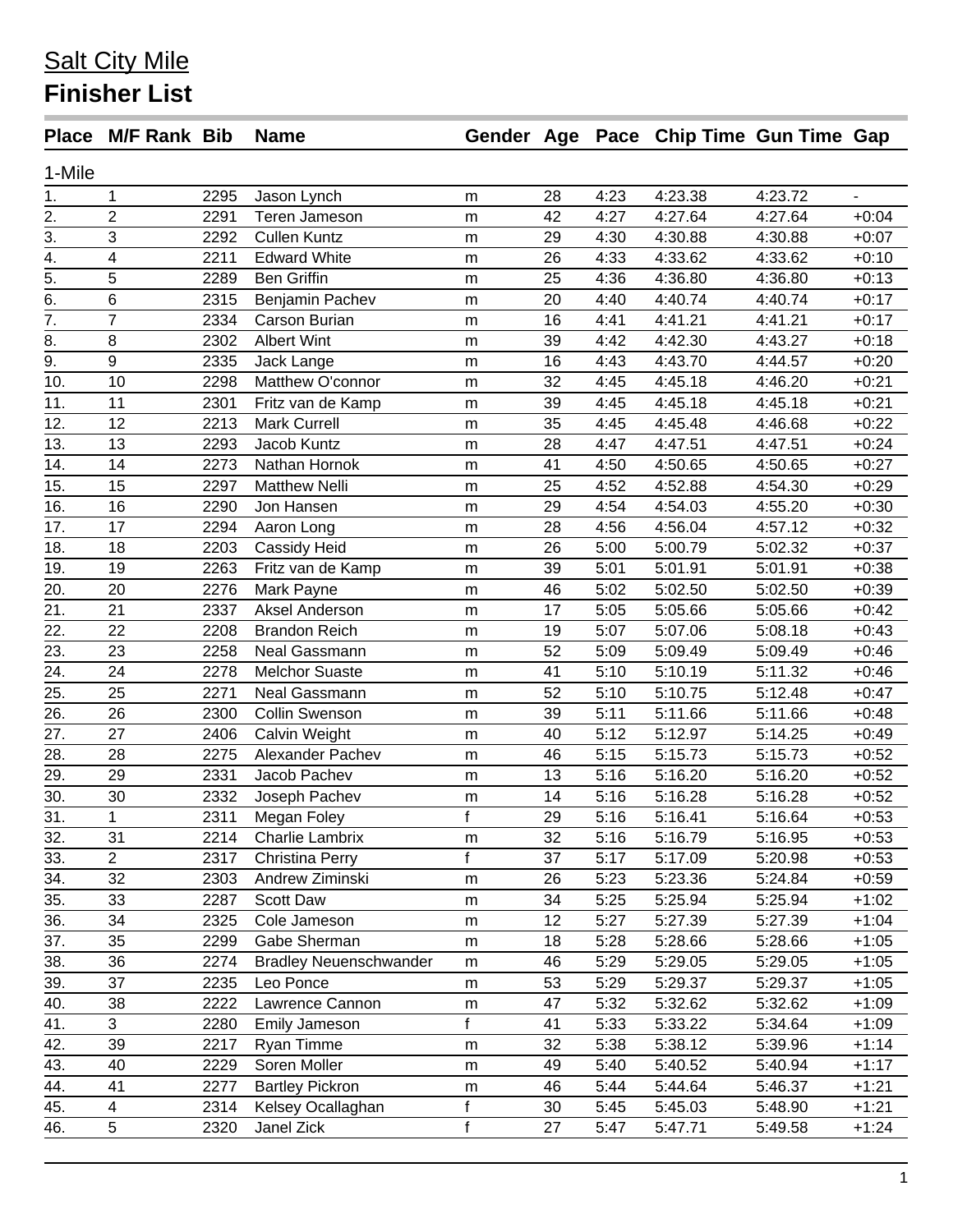## **Salt City Mile Finisher List**

| 2234<br>Rob Murphy<br>5:48<br>5:48.26<br>5:48.26<br>$+1:24$<br>47.<br>42<br>54<br>m<br>6<br>48.<br>f<br>Jessica Stanford<br>50<br>5:48<br>5:48.40<br>5:50.58<br>$+1:25$<br>2284<br>$\overline{7}$<br>f<br>49.<br>2279<br>43<br>5:52<br>5:52.13<br>$+1:28$<br>Katie Coccaro<br>5:52.13<br>50.<br>43<br>2351<br>5:52<br>$+1:29$<br>William Pachev<br>10<br>5:52.89<br>5:53.22<br>m<br>51.<br>8<br>f<br>13<br>5:56<br>$+1:33$<br>2329<br>5:56.57<br>5:57.79<br><b>Bonnie Gow</b><br>52.<br>44<br>42<br>5:56<br>$+1:33$<br>2231<br>Sandy Richman<br>5:56.72<br>5:56.72<br>m<br>53.<br>45<br>2345<br>10<br>5:59<br>5:59.21<br>5:59.21<br>$+1:35$<br>Kenny Briggs<br>m<br>f<br>54.<br>9<br>2316<br>Jennifer Pachev<br>19<br>5:59<br>5:59.59<br>6:01.34<br>$+1:36$<br>55.<br>$\mathsf{f}$<br>$+1:36$<br>10<br>2323<br>Ava Brinkerhoff<br>12<br>6:00.11<br>6:00.84<br>6:00<br>56.<br>46<br>2339<br>Dallin Beldin<br>17<br>6:00<br>6:00.28<br>$+1:36$<br>6:01.50<br>m<br>57.<br>47<br>2400<br>Larry Smithe<br>56<br>6:00<br>$+1:37$<br>6:00.69<br>6:00.69<br>m<br>58.<br>2401<br>48<br><b>Christopher Staser</b><br>47<br>6:02<br>6:02.47<br>6:04.20<br>$+1:39$<br>m<br>f<br>59.<br>11<br>2201<br>22<br>$+1:41$<br>Hannah Belcher<br>6:05<br>6:05.35<br>6:05.82<br>$\mathsf{f}$<br>60.<br>12<br>6:07<br>$+1:44$<br>2318<br>Hailey Sherman<br>19<br>6:07.71<br>6:07.71<br>61.<br>49<br>2333<br>13<br>6:07<br>6:07.92<br>6:07.92<br>$+1:44$<br>Noah Pickron<br>m<br>62.<br>50<br>2324<br>Sharva Harnekar<br>12<br>6:08<br>$+1:45$<br>6:08.98<br>6:08.98<br>m<br>$\mathbf{f}$<br>63.<br>13<br>2216<br>36<br>6:10<br>6:10.13<br>6:12.61<br>$+1:46$<br>Meg Peterson<br>64.<br>51<br>25<br>$+1:49$<br>2206<br>Mike Mcdunn<br>6:12<br>6:12.80<br>6:15.66<br>m<br>9<br>52<br>6:12<br>6:12.83<br>$+1:49$<br>2346<br>Ryan Brinkerhoff<br>6:12.83<br>m<br>9<br>66.<br>53<br>2350<br>Stephen Pachev<br>6:13<br>6:13.04<br>6:13.57<br>$+1:49$<br>m<br>67.<br>f<br>23<br>14<br>6:15<br>2207<br><b>Claire Plunkett</b><br>6:16.00<br>6:18.30<br>$+1:52$<br>68.<br>54<br>2215<br>37<br>6:20.72<br>6:23.84<br>$+1:57$<br>Peter Moes<br>6:20<br>m<br>$\mathsf f$<br>69.<br>2281<br>$+2:00$<br>15<br>Laurissa Neuenschwander<br>42<br>6:24<br>6:24.07<br>6:26.43<br>f<br>16<br>70.<br>2407<br>28<br>6:24<br>6:24.37<br>6:27.03<br>$+2:00$<br>Maggie Mcilvain<br>71.<br>55<br>2224<br>Pat Fuller<br>48<br>6:28<br>6:28.18<br>6:28.18<br>$+2:04$<br>m<br>72.<br>56<br>2236<br>Leroy Transfield<br>54<br>6:28<br>$+2:05$<br>6:28.55<br>6:28.55<br>m<br>73.<br>f<br>$+2:09$<br>17<br>2212<br>Meryl Call<br>31<br>6:32<br>6:32.50<br>6:32.50<br>74.<br>57<br>Kevin Fuller<br>2223<br>43<br>6:32<br>6:32.91<br>6:33.17<br>$+2:09$<br>m<br>$\overline{75}$ .<br>$\mathsf{f}$<br>18<br>30<br>2218<br>6:33<br>6:33.19<br>$+2:09$<br>Karina Voggel<br>6:35.37<br>$\mathsf{f}$<br>76.<br>19<br>2340<br>16<br>6:41<br>7:16.33<br>$+2:17$<br>Julia Pachev<br>6:41.37<br>77.<br>58<br>2330<br>13<br>6:41<br>6:41.79<br>6:43.25<br>$+2:18$<br>Andy Murphy<br>m<br>78.<br>f<br>2260<br>25<br>$+2:20$<br>20<br><b>Cassidy Moore</b><br>6:43<br>6:43.45<br>6:43.45<br>79.<br>$\overline{f}$<br>21<br>26<br>6:46<br>2313 Sabrina Mitchell<br>6:46.02<br>6:50.54<br>$+2:22$<br>6<br>80.<br>59<br>2343<br>Matthew Pachev<br>6:46<br>6:46.22<br>6:47.00<br>$+2:22$<br>m<br>81.<br>60<br>2328<br>14<br>6:47<br>6:47.74<br>6:47.74<br>$+2:24$<br><b>Calvin Fuller</b><br>m<br>82.<br>61<br>2404<br>Dan Jolley<br>6:53<br>$+2:30$<br>60<br>6:53.51<br>6:54.81<br>m<br>$\mathsf{f}$<br>83.<br>22<br>2304<br>Gabrielle<br>21<br>6:55<br>6:55.70<br>7:00.10<br>$+2:32$<br>$\mathsf f$<br>84.<br>23<br>2327<br><b>Brooklyn Tarr</b><br>11<br>6:56<br>6:56.09<br>6:56.09<br>$+2:32$<br>$\mathsf f$<br>85.<br>6:58<br>24<br>2283<br>Marylyn Schmidt<br>52<br>6:58.89<br>7:01.32<br>$+2:35$<br>86.<br>62<br>2402<br>64<br>7:24<br>7:24.31<br>7:25.47<br><b>Blair Cox</b><br>$+3:00$<br>m<br>f<br>87.<br>25<br>2219<br>Erin Weed<br>39<br>7:32<br>7:32.50<br>7:34.42<br>$+3:09$<br>88.<br>63<br>7:34.18<br>2237<br>Doug Barker<br>62<br>7:34<br>7:34.18<br>$+3:10$<br>m<br>89.<br>64<br>2405<br><b>White Phillip</b><br>56<br>7:38<br>7:38.86<br>7:39.20<br>$+3:15$<br>m<br>90.<br>65<br>2227<br>Jesse Hornok<br>44<br>7:41<br>7:41.26<br>7:42.26<br>$+3:17$<br>m<br>f<br>9<br>91.<br>26<br>2349<br>7:44<br>7:45.61<br>$+3:21$<br>7:44.74<br>Lily Jameson<br>f<br>92.<br>27<br>7:44.92<br>7:46.35<br>$+3:21$<br>2228<br>Anastasia Lamb<br>44<br>7:44<br>93.<br>2220<br>7:51.70<br>66<br>James Weed<br>39<br>7:49<br>7:49.33<br>$+3:25$<br>m<br>94.<br>28<br>f<br>43<br>7:55<br>2282<br>Sarah Pachev<br>7:55.11<br>7:57.49<br>$+3:31$ |     | Place M/F Rank Bib | <b>Name</b> |  | Gender Age Pace Chip Time Gun Time Gap |  |
|-------------------------------------------------------------------------------------------------------------------------------------------------------------------------------------------------------------------------------------------------------------------------------------------------------------------------------------------------------------------------------------------------------------------------------------------------------------------------------------------------------------------------------------------------------------------------------------------------------------------------------------------------------------------------------------------------------------------------------------------------------------------------------------------------------------------------------------------------------------------------------------------------------------------------------------------------------------------------------------------------------------------------------------------------------------------------------------------------------------------------------------------------------------------------------------------------------------------------------------------------------------------------------------------------------------------------------------------------------------------------------------------------------------------------------------------------------------------------------------------------------------------------------------------------------------------------------------------------------------------------------------------------------------------------------------------------------------------------------------------------------------------------------------------------------------------------------------------------------------------------------------------------------------------------------------------------------------------------------------------------------------------------------------------------------------------------------------------------------------------------------------------------------------------------------------------------------------------------------------------------------------------------------------------------------------------------------------------------------------------------------------------------------------------------------------------------------------------------------------------------------------------------------------------------------------------------------------------------------------------------------------------------------------------------------------------------------------------------------------------------------------------------------------------------------------------------------------------------------------------------------------------------------------------------------------------------------------------------------------------------------------------------------------------------------------------------------------------------------------------------------------------------------------------------------------------------------------------------------------------------------------------------------------------------------------------------------------------------------------------------------------------------------------------------------------------------------------------------------------------------------------------------------------------------------------------------------------------------------------------------------------------------------------------------------------------------------------------------------------------------------------------------------------------------------------------------------------------------------------------------------------------------------------------------------------------------------------------------------------------------------------------------------------------------------------------------------------------------------------------------------------------------------------------------------------------------------------------------------------------------------------------------------------------------------------------------------------------------------------------------------------------------------------------------------------------------------------------------------------------------------------------------------------------------------------------------------------------------------------------------------------------------------------------------|-----|--------------------|-------------|--|----------------------------------------|--|
|                                                                                                                                                                                                                                                                                                                                                                                                                                                                                                                                                                                                                                                                                                                                                                                                                                                                                                                                                                                                                                                                                                                                                                                                                                                                                                                                                                                                                                                                                                                                                                                                                                                                                                                                                                                                                                                                                                                                                                                                                                                                                                                                                                                                                                                                                                                                                                                                                                                                                                                                                                                                                                                                                                                                                                                                                                                                                                                                                                                                                                                                                                                                                                                                                                                                                                                                                                                                                                                                                                                                                                                                                                                                                                                                                                                                                                                                                                                                                                                                                                                                                                                                                                                                                                                                                                                                                                                                                                                                                                                                                                                                                                                                         |     |                    |             |  |                                        |  |
|                                                                                                                                                                                                                                                                                                                                                                                                                                                                                                                                                                                                                                                                                                                                                                                                                                                                                                                                                                                                                                                                                                                                                                                                                                                                                                                                                                                                                                                                                                                                                                                                                                                                                                                                                                                                                                                                                                                                                                                                                                                                                                                                                                                                                                                                                                                                                                                                                                                                                                                                                                                                                                                                                                                                                                                                                                                                                                                                                                                                                                                                                                                                                                                                                                                                                                                                                                                                                                                                                                                                                                                                                                                                                                                                                                                                                                                                                                                                                                                                                                                                                                                                                                                                                                                                                                                                                                                                                                                                                                                                                                                                                                                                         |     |                    |             |  |                                        |  |
|                                                                                                                                                                                                                                                                                                                                                                                                                                                                                                                                                                                                                                                                                                                                                                                                                                                                                                                                                                                                                                                                                                                                                                                                                                                                                                                                                                                                                                                                                                                                                                                                                                                                                                                                                                                                                                                                                                                                                                                                                                                                                                                                                                                                                                                                                                                                                                                                                                                                                                                                                                                                                                                                                                                                                                                                                                                                                                                                                                                                                                                                                                                                                                                                                                                                                                                                                                                                                                                                                                                                                                                                                                                                                                                                                                                                                                                                                                                                                                                                                                                                                                                                                                                                                                                                                                                                                                                                                                                                                                                                                                                                                                                                         |     |                    |             |  |                                        |  |
|                                                                                                                                                                                                                                                                                                                                                                                                                                                                                                                                                                                                                                                                                                                                                                                                                                                                                                                                                                                                                                                                                                                                                                                                                                                                                                                                                                                                                                                                                                                                                                                                                                                                                                                                                                                                                                                                                                                                                                                                                                                                                                                                                                                                                                                                                                                                                                                                                                                                                                                                                                                                                                                                                                                                                                                                                                                                                                                                                                                                                                                                                                                                                                                                                                                                                                                                                                                                                                                                                                                                                                                                                                                                                                                                                                                                                                                                                                                                                                                                                                                                                                                                                                                                                                                                                                                                                                                                                                                                                                                                                                                                                                                                         |     |                    |             |  |                                        |  |
|                                                                                                                                                                                                                                                                                                                                                                                                                                                                                                                                                                                                                                                                                                                                                                                                                                                                                                                                                                                                                                                                                                                                                                                                                                                                                                                                                                                                                                                                                                                                                                                                                                                                                                                                                                                                                                                                                                                                                                                                                                                                                                                                                                                                                                                                                                                                                                                                                                                                                                                                                                                                                                                                                                                                                                                                                                                                                                                                                                                                                                                                                                                                                                                                                                                                                                                                                                                                                                                                                                                                                                                                                                                                                                                                                                                                                                                                                                                                                                                                                                                                                                                                                                                                                                                                                                                                                                                                                                                                                                                                                                                                                                                                         |     |                    |             |  |                                        |  |
|                                                                                                                                                                                                                                                                                                                                                                                                                                                                                                                                                                                                                                                                                                                                                                                                                                                                                                                                                                                                                                                                                                                                                                                                                                                                                                                                                                                                                                                                                                                                                                                                                                                                                                                                                                                                                                                                                                                                                                                                                                                                                                                                                                                                                                                                                                                                                                                                                                                                                                                                                                                                                                                                                                                                                                                                                                                                                                                                                                                                                                                                                                                                                                                                                                                                                                                                                                                                                                                                                                                                                                                                                                                                                                                                                                                                                                                                                                                                                                                                                                                                                                                                                                                                                                                                                                                                                                                                                                                                                                                                                                                                                                                                         |     |                    |             |  |                                        |  |
|                                                                                                                                                                                                                                                                                                                                                                                                                                                                                                                                                                                                                                                                                                                                                                                                                                                                                                                                                                                                                                                                                                                                                                                                                                                                                                                                                                                                                                                                                                                                                                                                                                                                                                                                                                                                                                                                                                                                                                                                                                                                                                                                                                                                                                                                                                                                                                                                                                                                                                                                                                                                                                                                                                                                                                                                                                                                                                                                                                                                                                                                                                                                                                                                                                                                                                                                                                                                                                                                                                                                                                                                                                                                                                                                                                                                                                                                                                                                                                                                                                                                                                                                                                                                                                                                                                                                                                                                                                                                                                                                                                                                                                                                         |     |                    |             |  |                                        |  |
|                                                                                                                                                                                                                                                                                                                                                                                                                                                                                                                                                                                                                                                                                                                                                                                                                                                                                                                                                                                                                                                                                                                                                                                                                                                                                                                                                                                                                                                                                                                                                                                                                                                                                                                                                                                                                                                                                                                                                                                                                                                                                                                                                                                                                                                                                                                                                                                                                                                                                                                                                                                                                                                                                                                                                                                                                                                                                                                                                                                                                                                                                                                                                                                                                                                                                                                                                                                                                                                                                                                                                                                                                                                                                                                                                                                                                                                                                                                                                                                                                                                                                                                                                                                                                                                                                                                                                                                                                                                                                                                                                                                                                                                                         |     |                    |             |  |                                        |  |
|                                                                                                                                                                                                                                                                                                                                                                                                                                                                                                                                                                                                                                                                                                                                                                                                                                                                                                                                                                                                                                                                                                                                                                                                                                                                                                                                                                                                                                                                                                                                                                                                                                                                                                                                                                                                                                                                                                                                                                                                                                                                                                                                                                                                                                                                                                                                                                                                                                                                                                                                                                                                                                                                                                                                                                                                                                                                                                                                                                                                                                                                                                                                                                                                                                                                                                                                                                                                                                                                                                                                                                                                                                                                                                                                                                                                                                                                                                                                                                                                                                                                                                                                                                                                                                                                                                                                                                                                                                                                                                                                                                                                                                                                         |     |                    |             |  |                                        |  |
|                                                                                                                                                                                                                                                                                                                                                                                                                                                                                                                                                                                                                                                                                                                                                                                                                                                                                                                                                                                                                                                                                                                                                                                                                                                                                                                                                                                                                                                                                                                                                                                                                                                                                                                                                                                                                                                                                                                                                                                                                                                                                                                                                                                                                                                                                                                                                                                                                                                                                                                                                                                                                                                                                                                                                                                                                                                                                                                                                                                                                                                                                                                                                                                                                                                                                                                                                                                                                                                                                                                                                                                                                                                                                                                                                                                                                                                                                                                                                                                                                                                                                                                                                                                                                                                                                                                                                                                                                                                                                                                                                                                                                                                                         |     |                    |             |  |                                        |  |
|                                                                                                                                                                                                                                                                                                                                                                                                                                                                                                                                                                                                                                                                                                                                                                                                                                                                                                                                                                                                                                                                                                                                                                                                                                                                                                                                                                                                                                                                                                                                                                                                                                                                                                                                                                                                                                                                                                                                                                                                                                                                                                                                                                                                                                                                                                                                                                                                                                                                                                                                                                                                                                                                                                                                                                                                                                                                                                                                                                                                                                                                                                                                                                                                                                                                                                                                                                                                                                                                                                                                                                                                                                                                                                                                                                                                                                                                                                                                                                                                                                                                                                                                                                                                                                                                                                                                                                                                                                                                                                                                                                                                                                                                         |     |                    |             |  |                                        |  |
|                                                                                                                                                                                                                                                                                                                                                                                                                                                                                                                                                                                                                                                                                                                                                                                                                                                                                                                                                                                                                                                                                                                                                                                                                                                                                                                                                                                                                                                                                                                                                                                                                                                                                                                                                                                                                                                                                                                                                                                                                                                                                                                                                                                                                                                                                                                                                                                                                                                                                                                                                                                                                                                                                                                                                                                                                                                                                                                                                                                                                                                                                                                                                                                                                                                                                                                                                                                                                                                                                                                                                                                                                                                                                                                                                                                                                                                                                                                                                                                                                                                                                                                                                                                                                                                                                                                                                                                                                                                                                                                                                                                                                                                                         |     |                    |             |  |                                        |  |
|                                                                                                                                                                                                                                                                                                                                                                                                                                                                                                                                                                                                                                                                                                                                                                                                                                                                                                                                                                                                                                                                                                                                                                                                                                                                                                                                                                                                                                                                                                                                                                                                                                                                                                                                                                                                                                                                                                                                                                                                                                                                                                                                                                                                                                                                                                                                                                                                                                                                                                                                                                                                                                                                                                                                                                                                                                                                                                                                                                                                                                                                                                                                                                                                                                                                                                                                                                                                                                                                                                                                                                                                                                                                                                                                                                                                                                                                                                                                                                                                                                                                                                                                                                                                                                                                                                                                                                                                                                                                                                                                                                                                                                                                         |     |                    |             |  |                                        |  |
|                                                                                                                                                                                                                                                                                                                                                                                                                                                                                                                                                                                                                                                                                                                                                                                                                                                                                                                                                                                                                                                                                                                                                                                                                                                                                                                                                                                                                                                                                                                                                                                                                                                                                                                                                                                                                                                                                                                                                                                                                                                                                                                                                                                                                                                                                                                                                                                                                                                                                                                                                                                                                                                                                                                                                                                                                                                                                                                                                                                                                                                                                                                                                                                                                                                                                                                                                                                                                                                                                                                                                                                                                                                                                                                                                                                                                                                                                                                                                                                                                                                                                                                                                                                                                                                                                                                                                                                                                                                                                                                                                                                                                                                                         |     |                    |             |  |                                        |  |
|                                                                                                                                                                                                                                                                                                                                                                                                                                                                                                                                                                                                                                                                                                                                                                                                                                                                                                                                                                                                                                                                                                                                                                                                                                                                                                                                                                                                                                                                                                                                                                                                                                                                                                                                                                                                                                                                                                                                                                                                                                                                                                                                                                                                                                                                                                                                                                                                                                                                                                                                                                                                                                                                                                                                                                                                                                                                                                                                                                                                                                                                                                                                                                                                                                                                                                                                                                                                                                                                                                                                                                                                                                                                                                                                                                                                                                                                                                                                                                                                                                                                                                                                                                                                                                                                                                                                                                                                                                                                                                                                                                                                                                                                         |     |                    |             |  |                                        |  |
|                                                                                                                                                                                                                                                                                                                                                                                                                                                                                                                                                                                                                                                                                                                                                                                                                                                                                                                                                                                                                                                                                                                                                                                                                                                                                                                                                                                                                                                                                                                                                                                                                                                                                                                                                                                                                                                                                                                                                                                                                                                                                                                                                                                                                                                                                                                                                                                                                                                                                                                                                                                                                                                                                                                                                                                                                                                                                                                                                                                                                                                                                                                                                                                                                                                                                                                                                                                                                                                                                                                                                                                                                                                                                                                                                                                                                                                                                                                                                                                                                                                                                                                                                                                                                                                                                                                                                                                                                                                                                                                                                                                                                                                                         |     |                    |             |  |                                        |  |
|                                                                                                                                                                                                                                                                                                                                                                                                                                                                                                                                                                                                                                                                                                                                                                                                                                                                                                                                                                                                                                                                                                                                                                                                                                                                                                                                                                                                                                                                                                                                                                                                                                                                                                                                                                                                                                                                                                                                                                                                                                                                                                                                                                                                                                                                                                                                                                                                                                                                                                                                                                                                                                                                                                                                                                                                                                                                                                                                                                                                                                                                                                                                                                                                                                                                                                                                                                                                                                                                                                                                                                                                                                                                                                                                                                                                                                                                                                                                                                                                                                                                                                                                                                                                                                                                                                                                                                                                                                                                                                                                                                                                                                                                         |     |                    |             |  |                                        |  |
|                                                                                                                                                                                                                                                                                                                                                                                                                                                                                                                                                                                                                                                                                                                                                                                                                                                                                                                                                                                                                                                                                                                                                                                                                                                                                                                                                                                                                                                                                                                                                                                                                                                                                                                                                                                                                                                                                                                                                                                                                                                                                                                                                                                                                                                                                                                                                                                                                                                                                                                                                                                                                                                                                                                                                                                                                                                                                                                                                                                                                                                                                                                                                                                                                                                                                                                                                                                                                                                                                                                                                                                                                                                                                                                                                                                                                                                                                                                                                                                                                                                                                                                                                                                                                                                                                                                                                                                                                                                                                                                                                                                                                                                                         |     |                    |             |  |                                        |  |
|                                                                                                                                                                                                                                                                                                                                                                                                                                                                                                                                                                                                                                                                                                                                                                                                                                                                                                                                                                                                                                                                                                                                                                                                                                                                                                                                                                                                                                                                                                                                                                                                                                                                                                                                                                                                                                                                                                                                                                                                                                                                                                                                                                                                                                                                                                                                                                                                                                                                                                                                                                                                                                                                                                                                                                                                                                                                                                                                                                                                                                                                                                                                                                                                                                                                                                                                                                                                                                                                                                                                                                                                                                                                                                                                                                                                                                                                                                                                                                                                                                                                                                                                                                                                                                                                                                                                                                                                                                                                                                                                                                                                                                                                         | 65. |                    |             |  |                                        |  |
|                                                                                                                                                                                                                                                                                                                                                                                                                                                                                                                                                                                                                                                                                                                                                                                                                                                                                                                                                                                                                                                                                                                                                                                                                                                                                                                                                                                                                                                                                                                                                                                                                                                                                                                                                                                                                                                                                                                                                                                                                                                                                                                                                                                                                                                                                                                                                                                                                                                                                                                                                                                                                                                                                                                                                                                                                                                                                                                                                                                                                                                                                                                                                                                                                                                                                                                                                                                                                                                                                                                                                                                                                                                                                                                                                                                                                                                                                                                                                                                                                                                                                                                                                                                                                                                                                                                                                                                                                                                                                                                                                                                                                                                                         |     |                    |             |  |                                        |  |
|                                                                                                                                                                                                                                                                                                                                                                                                                                                                                                                                                                                                                                                                                                                                                                                                                                                                                                                                                                                                                                                                                                                                                                                                                                                                                                                                                                                                                                                                                                                                                                                                                                                                                                                                                                                                                                                                                                                                                                                                                                                                                                                                                                                                                                                                                                                                                                                                                                                                                                                                                                                                                                                                                                                                                                                                                                                                                                                                                                                                                                                                                                                                                                                                                                                                                                                                                                                                                                                                                                                                                                                                                                                                                                                                                                                                                                                                                                                                                                                                                                                                                                                                                                                                                                                                                                                                                                                                                                                                                                                                                                                                                                                                         |     |                    |             |  |                                        |  |
|                                                                                                                                                                                                                                                                                                                                                                                                                                                                                                                                                                                                                                                                                                                                                                                                                                                                                                                                                                                                                                                                                                                                                                                                                                                                                                                                                                                                                                                                                                                                                                                                                                                                                                                                                                                                                                                                                                                                                                                                                                                                                                                                                                                                                                                                                                                                                                                                                                                                                                                                                                                                                                                                                                                                                                                                                                                                                                                                                                                                                                                                                                                                                                                                                                                                                                                                                                                                                                                                                                                                                                                                                                                                                                                                                                                                                                                                                                                                                                                                                                                                                                                                                                                                                                                                                                                                                                                                                                                                                                                                                                                                                                                                         |     |                    |             |  |                                        |  |
|                                                                                                                                                                                                                                                                                                                                                                                                                                                                                                                                                                                                                                                                                                                                                                                                                                                                                                                                                                                                                                                                                                                                                                                                                                                                                                                                                                                                                                                                                                                                                                                                                                                                                                                                                                                                                                                                                                                                                                                                                                                                                                                                                                                                                                                                                                                                                                                                                                                                                                                                                                                                                                                                                                                                                                                                                                                                                                                                                                                                                                                                                                                                                                                                                                                                                                                                                                                                                                                                                                                                                                                                                                                                                                                                                                                                                                                                                                                                                                                                                                                                                                                                                                                                                                                                                                                                                                                                                                                                                                                                                                                                                                                                         |     |                    |             |  |                                        |  |
|                                                                                                                                                                                                                                                                                                                                                                                                                                                                                                                                                                                                                                                                                                                                                                                                                                                                                                                                                                                                                                                                                                                                                                                                                                                                                                                                                                                                                                                                                                                                                                                                                                                                                                                                                                                                                                                                                                                                                                                                                                                                                                                                                                                                                                                                                                                                                                                                                                                                                                                                                                                                                                                                                                                                                                                                                                                                                                                                                                                                                                                                                                                                                                                                                                                                                                                                                                                                                                                                                                                                                                                                                                                                                                                                                                                                                                                                                                                                                                                                                                                                                                                                                                                                                                                                                                                                                                                                                                                                                                                                                                                                                                                                         |     |                    |             |  |                                        |  |
|                                                                                                                                                                                                                                                                                                                                                                                                                                                                                                                                                                                                                                                                                                                                                                                                                                                                                                                                                                                                                                                                                                                                                                                                                                                                                                                                                                                                                                                                                                                                                                                                                                                                                                                                                                                                                                                                                                                                                                                                                                                                                                                                                                                                                                                                                                                                                                                                                                                                                                                                                                                                                                                                                                                                                                                                                                                                                                                                                                                                                                                                                                                                                                                                                                                                                                                                                                                                                                                                                                                                                                                                                                                                                                                                                                                                                                                                                                                                                                                                                                                                                                                                                                                                                                                                                                                                                                                                                                                                                                                                                                                                                                                                         |     |                    |             |  |                                        |  |
|                                                                                                                                                                                                                                                                                                                                                                                                                                                                                                                                                                                                                                                                                                                                                                                                                                                                                                                                                                                                                                                                                                                                                                                                                                                                                                                                                                                                                                                                                                                                                                                                                                                                                                                                                                                                                                                                                                                                                                                                                                                                                                                                                                                                                                                                                                                                                                                                                                                                                                                                                                                                                                                                                                                                                                                                                                                                                                                                                                                                                                                                                                                                                                                                                                                                                                                                                                                                                                                                                                                                                                                                                                                                                                                                                                                                                                                                                                                                                                                                                                                                                                                                                                                                                                                                                                                                                                                                                                                                                                                                                                                                                                                                         |     |                    |             |  |                                        |  |
|                                                                                                                                                                                                                                                                                                                                                                                                                                                                                                                                                                                                                                                                                                                                                                                                                                                                                                                                                                                                                                                                                                                                                                                                                                                                                                                                                                                                                                                                                                                                                                                                                                                                                                                                                                                                                                                                                                                                                                                                                                                                                                                                                                                                                                                                                                                                                                                                                                                                                                                                                                                                                                                                                                                                                                                                                                                                                                                                                                                                                                                                                                                                                                                                                                                                                                                                                                                                                                                                                                                                                                                                                                                                                                                                                                                                                                                                                                                                                                                                                                                                                                                                                                                                                                                                                                                                                                                                                                                                                                                                                                                                                                                                         |     |                    |             |  |                                        |  |
|                                                                                                                                                                                                                                                                                                                                                                                                                                                                                                                                                                                                                                                                                                                                                                                                                                                                                                                                                                                                                                                                                                                                                                                                                                                                                                                                                                                                                                                                                                                                                                                                                                                                                                                                                                                                                                                                                                                                                                                                                                                                                                                                                                                                                                                                                                                                                                                                                                                                                                                                                                                                                                                                                                                                                                                                                                                                                                                                                                                                                                                                                                                                                                                                                                                                                                                                                                                                                                                                                                                                                                                                                                                                                                                                                                                                                                                                                                                                                                                                                                                                                                                                                                                                                                                                                                                                                                                                                                                                                                                                                                                                                                                                         |     |                    |             |  |                                        |  |
|                                                                                                                                                                                                                                                                                                                                                                                                                                                                                                                                                                                                                                                                                                                                                                                                                                                                                                                                                                                                                                                                                                                                                                                                                                                                                                                                                                                                                                                                                                                                                                                                                                                                                                                                                                                                                                                                                                                                                                                                                                                                                                                                                                                                                                                                                                                                                                                                                                                                                                                                                                                                                                                                                                                                                                                                                                                                                                                                                                                                                                                                                                                                                                                                                                                                                                                                                                                                                                                                                                                                                                                                                                                                                                                                                                                                                                                                                                                                                                                                                                                                                                                                                                                                                                                                                                                                                                                                                                                                                                                                                                                                                                                                         |     |                    |             |  |                                        |  |
|                                                                                                                                                                                                                                                                                                                                                                                                                                                                                                                                                                                                                                                                                                                                                                                                                                                                                                                                                                                                                                                                                                                                                                                                                                                                                                                                                                                                                                                                                                                                                                                                                                                                                                                                                                                                                                                                                                                                                                                                                                                                                                                                                                                                                                                                                                                                                                                                                                                                                                                                                                                                                                                                                                                                                                                                                                                                                                                                                                                                                                                                                                                                                                                                                                                                                                                                                                                                                                                                                                                                                                                                                                                                                                                                                                                                                                                                                                                                                                                                                                                                                                                                                                                                                                                                                                                                                                                                                                                                                                                                                                                                                                                                         |     |                    |             |  |                                        |  |
|                                                                                                                                                                                                                                                                                                                                                                                                                                                                                                                                                                                                                                                                                                                                                                                                                                                                                                                                                                                                                                                                                                                                                                                                                                                                                                                                                                                                                                                                                                                                                                                                                                                                                                                                                                                                                                                                                                                                                                                                                                                                                                                                                                                                                                                                                                                                                                                                                                                                                                                                                                                                                                                                                                                                                                                                                                                                                                                                                                                                                                                                                                                                                                                                                                                                                                                                                                                                                                                                                                                                                                                                                                                                                                                                                                                                                                                                                                                                                                                                                                                                                                                                                                                                                                                                                                                                                                                                                                                                                                                                                                                                                                                                         |     |                    |             |  |                                        |  |
|                                                                                                                                                                                                                                                                                                                                                                                                                                                                                                                                                                                                                                                                                                                                                                                                                                                                                                                                                                                                                                                                                                                                                                                                                                                                                                                                                                                                                                                                                                                                                                                                                                                                                                                                                                                                                                                                                                                                                                                                                                                                                                                                                                                                                                                                                                                                                                                                                                                                                                                                                                                                                                                                                                                                                                                                                                                                                                                                                                                                                                                                                                                                                                                                                                                                                                                                                                                                                                                                                                                                                                                                                                                                                                                                                                                                                                                                                                                                                                                                                                                                                                                                                                                                                                                                                                                                                                                                                                                                                                                                                                                                                                                                         |     |                    |             |  |                                        |  |
|                                                                                                                                                                                                                                                                                                                                                                                                                                                                                                                                                                                                                                                                                                                                                                                                                                                                                                                                                                                                                                                                                                                                                                                                                                                                                                                                                                                                                                                                                                                                                                                                                                                                                                                                                                                                                                                                                                                                                                                                                                                                                                                                                                                                                                                                                                                                                                                                                                                                                                                                                                                                                                                                                                                                                                                                                                                                                                                                                                                                                                                                                                                                                                                                                                                                                                                                                                                                                                                                                                                                                                                                                                                                                                                                                                                                                                                                                                                                                                                                                                                                                                                                                                                                                                                                                                                                                                                                                                                                                                                                                                                                                                                                         |     |                    |             |  |                                        |  |
|                                                                                                                                                                                                                                                                                                                                                                                                                                                                                                                                                                                                                                                                                                                                                                                                                                                                                                                                                                                                                                                                                                                                                                                                                                                                                                                                                                                                                                                                                                                                                                                                                                                                                                                                                                                                                                                                                                                                                                                                                                                                                                                                                                                                                                                                                                                                                                                                                                                                                                                                                                                                                                                                                                                                                                                                                                                                                                                                                                                                                                                                                                                                                                                                                                                                                                                                                                                                                                                                                                                                                                                                                                                                                                                                                                                                                                                                                                                                                                                                                                                                                                                                                                                                                                                                                                                                                                                                                                                                                                                                                                                                                                                                         |     |                    |             |  |                                        |  |
|                                                                                                                                                                                                                                                                                                                                                                                                                                                                                                                                                                                                                                                                                                                                                                                                                                                                                                                                                                                                                                                                                                                                                                                                                                                                                                                                                                                                                                                                                                                                                                                                                                                                                                                                                                                                                                                                                                                                                                                                                                                                                                                                                                                                                                                                                                                                                                                                                                                                                                                                                                                                                                                                                                                                                                                                                                                                                                                                                                                                                                                                                                                                                                                                                                                                                                                                                                                                                                                                                                                                                                                                                                                                                                                                                                                                                                                                                                                                                                                                                                                                                                                                                                                                                                                                                                                                                                                                                                                                                                                                                                                                                                                                         |     |                    |             |  |                                        |  |
|                                                                                                                                                                                                                                                                                                                                                                                                                                                                                                                                                                                                                                                                                                                                                                                                                                                                                                                                                                                                                                                                                                                                                                                                                                                                                                                                                                                                                                                                                                                                                                                                                                                                                                                                                                                                                                                                                                                                                                                                                                                                                                                                                                                                                                                                                                                                                                                                                                                                                                                                                                                                                                                                                                                                                                                                                                                                                                                                                                                                                                                                                                                                                                                                                                                                                                                                                                                                                                                                                                                                                                                                                                                                                                                                                                                                                                                                                                                                                                                                                                                                                                                                                                                                                                                                                                                                                                                                                                                                                                                                                                                                                                                                         |     |                    |             |  |                                        |  |
|                                                                                                                                                                                                                                                                                                                                                                                                                                                                                                                                                                                                                                                                                                                                                                                                                                                                                                                                                                                                                                                                                                                                                                                                                                                                                                                                                                                                                                                                                                                                                                                                                                                                                                                                                                                                                                                                                                                                                                                                                                                                                                                                                                                                                                                                                                                                                                                                                                                                                                                                                                                                                                                                                                                                                                                                                                                                                                                                                                                                                                                                                                                                                                                                                                                                                                                                                                                                                                                                                                                                                                                                                                                                                                                                                                                                                                                                                                                                                                                                                                                                                                                                                                                                                                                                                                                                                                                                                                                                                                                                                                                                                                                                         |     |                    |             |  |                                        |  |
|                                                                                                                                                                                                                                                                                                                                                                                                                                                                                                                                                                                                                                                                                                                                                                                                                                                                                                                                                                                                                                                                                                                                                                                                                                                                                                                                                                                                                                                                                                                                                                                                                                                                                                                                                                                                                                                                                                                                                                                                                                                                                                                                                                                                                                                                                                                                                                                                                                                                                                                                                                                                                                                                                                                                                                                                                                                                                                                                                                                                                                                                                                                                                                                                                                                                                                                                                                                                                                                                                                                                                                                                                                                                                                                                                                                                                                                                                                                                                                                                                                                                                                                                                                                                                                                                                                                                                                                                                                                                                                                                                                                                                                                                         |     |                    |             |  |                                        |  |
|                                                                                                                                                                                                                                                                                                                                                                                                                                                                                                                                                                                                                                                                                                                                                                                                                                                                                                                                                                                                                                                                                                                                                                                                                                                                                                                                                                                                                                                                                                                                                                                                                                                                                                                                                                                                                                                                                                                                                                                                                                                                                                                                                                                                                                                                                                                                                                                                                                                                                                                                                                                                                                                                                                                                                                                                                                                                                                                                                                                                                                                                                                                                                                                                                                                                                                                                                                                                                                                                                                                                                                                                                                                                                                                                                                                                                                                                                                                                                                                                                                                                                                                                                                                                                                                                                                                                                                                                                                                                                                                                                                                                                                                                         |     |                    |             |  |                                        |  |
|                                                                                                                                                                                                                                                                                                                                                                                                                                                                                                                                                                                                                                                                                                                                                                                                                                                                                                                                                                                                                                                                                                                                                                                                                                                                                                                                                                                                                                                                                                                                                                                                                                                                                                                                                                                                                                                                                                                                                                                                                                                                                                                                                                                                                                                                                                                                                                                                                                                                                                                                                                                                                                                                                                                                                                                                                                                                                                                                                                                                                                                                                                                                                                                                                                                                                                                                                                                                                                                                                                                                                                                                                                                                                                                                                                                                                                                                                                                                                                                                                                                                                                                                                                                                                                                                                                                                                                                                                                                                                                                                                                                                                                                                         |     |                    |             |  |                                        |  |
|                                                                                                                                                                                                                                                                                                                                                                                                                                                                                                                                                                                                                                                                                                                                                                                                                                                                                                                                                                                                                                                                                                                                                                                                                                                                                                                                                                                                                                                                                                                                                                                                                                                                                                                                                                                                                                                                                                                                                                                                                                                                                                                                                                                                                                                                                                                                                                                                                                                                                                                                                                                                                                                                                                                                                                                                                                                                                                                                                                                                                                                                                                                                                                                                                                                                                                                                                                                                                                                                                                                                                                                                                                                                                                                                                                                                                                                                                                                                                                                                                                                                                                                                                                                                                                                                                                                                                                                                                                                                                                                                                                                                                                                                         |     |                    |             |  |                                        |  |
|                                                                                                                                                                                                                                                                                                                                                                                                                                                                                                                                                                                                                                                                                                                                                                                                                                                                                                                                                                                                                                                                                                                                                                                                                                                                                                                                                                                                                                                                                                                                                                                                                                                                                                                                                                                                                                                                                                                                                                                                                                                                                                                                                                                                                                                                                                                                                                                                                                                                                                                                                                                                                                                                                                                                                                                                                                                                                                                                                                                                                                                                                                                                                                                                                                                                                                                                                                                                                                                                                                                                                                                                                                                                                                                                                                                                                                                                                                                                                                                                                                                                                                                                                                                                                                                                                                                                                                                                                                                                                                                                                                                                                                                                         |     |                    |             |  |                                        |  |
|                                                                                                                                                                                                                                                                                                                                                                                                                                                                                                                                                                                                                                                                                                                                                                                                                                                                                                                                                                                                                                                                                                                                                                                                                                                                                                                                                                                                                                                                                                                                                                                                                                                                                                                                                                                                                                                                                                                                                                                                                                                                                                                                                                                                                                                                                                                                                                                                                                                                                                                                                                                                                                                                                                                                                                                                                                                                                                                                                                                                                                                                                                                                                                                                                                                                                                                                                                                                                                                                                                                                                                                                                                                                                                                                                                                                                                                                                                                                                                                                                                                                                                                                                                                                                                                                                                                                                                                                                                                                                                                                                                                                                                                                         |     |                    |             |  |                                        |  |
|                                                                                                                                                                                                                                                                                                                                                                                                                                                                                                                                                                                                                                                                                                                                                                                                                                                                                                                                                                                                                                                                                                                                                                                                                                                                                                                                                                                                                                                                                                                                                                                                                                                                                                                                                                                                                                                                                                                                                                                                                                                                                                                                                                                                                                                                                                                                                                                                                                                                                                                                                                                                                                                                                                                                                                                                                                                                                                                                                                                                                                                                                                                                                                                                                                                                                                                                                                                                                                                                                                                                                                                                                                                                                                                                                                                                                                                                                                                                                                                                                                                                                                                                                                                                                                                                                                                                                                                                                                                                                                                                                                                                                                                                         |     |                    |             |  |                                        |  |
|                                                                                                                                                                                                                                                                                                                                                                                                                                                                                                                                                                                                                                                                                                                                                                                                                                                                                                                                                                                                                                                                                                                                                                                                                                                                                                                                                                                                                                                                                                                                                                                                                                                                                                                                                                                                                                                                                                                                                                                                                                                                                                                                                                                                                                                                                                                                                                                                                                                                                                                                                                                                                                                                                                                                                                                                                                                                                                                                                                                                                                                                                                                                                                                                                                                                                                                                                                                                                                                                                                                                                                                                                                                                                                                                                                                                                                                                                                                                                                                                                                                                                                                                                                                                                                                                                                                                                                                                                                                                                                                                                                                                                                                                         |     |                    |             |  |                                        |  |
|                                                                                                                                                                                                                                                                                                                                                                                                                                                                                                                                                                                                                                                                                                                                                                                                                                                                                                                                                                                                                                                                                                                                                                                                                                                                                                                                                                                                                                                                                                                                                                                                                                                                                                                                                                                                                                                                                                                                                                                                                                                                                                                                                                                                                                                                                                                                                                                                                                                                                                                                                                                                                                                                                                                                                                                                                                                                                                                                                                                                                                                                                                                                                                                                                                                                                                                                                                                                                                                                                                                                                                                                                                                                                                                                                                                                                                                                                                                                                                                                                                                                                                                                                                                                                                                                                                                                                                                                                                                                                                                                                                                                                                                                         |     |                    |             |  |                                        |  |
|                                                                                                                                                                                                                                                                                                                                                                                                                                                                                                                                                                                                                                                                                                                                                                                                                                                                                                                                                                                                                                                                                                                                                                                                                                                                                                                                                                                                                                                                                                                                                                                                                                                                                                                                                                                                                                                                                                                                                                                                                                                                                                                                                                                                                                                                                                                                                                                                                                                                                                                                                                                                                                                                                                                                                                                                                                                                                                                                                                                                                                                                                                                                                                                                                                                                                                                                                                                                                                                                                                                                                                                                                                                                                                                                                                                                                                                                                                                                                                                                                                                                                                                                                                                                                                                                                                                                                                                                                                                                                                                                                                                                                                                                         |     |                    |             |  |                                        |  |
|                                                                                                                                                                                                                                                                                                                                                                                                                                                                                                                                                                                                                                                                                                                                                                                                                                                                                                                                                                                                                                                                                                                                                                                                                                                                                                                                                                                                                                                                                                                                                                                                                                                                                                                                                                                                                                                                                                                                                                                                                                                                                                                                                                                                                                                                                                                                                                                                                                                                                                                                                                                                                                                                                                                                                                                                                                                                                                                                                                                                                                                                                                                                                                                                                                                                                                                                                                                                                                                                                                                                                                                                                                                                                                                                                                                                                                                                                                                                                                                                                                                                                                                                                                                                                                                                                                                                                                                                                                                                                                                                                                                                                                                                         |     |                    |             |  |                                        |  |